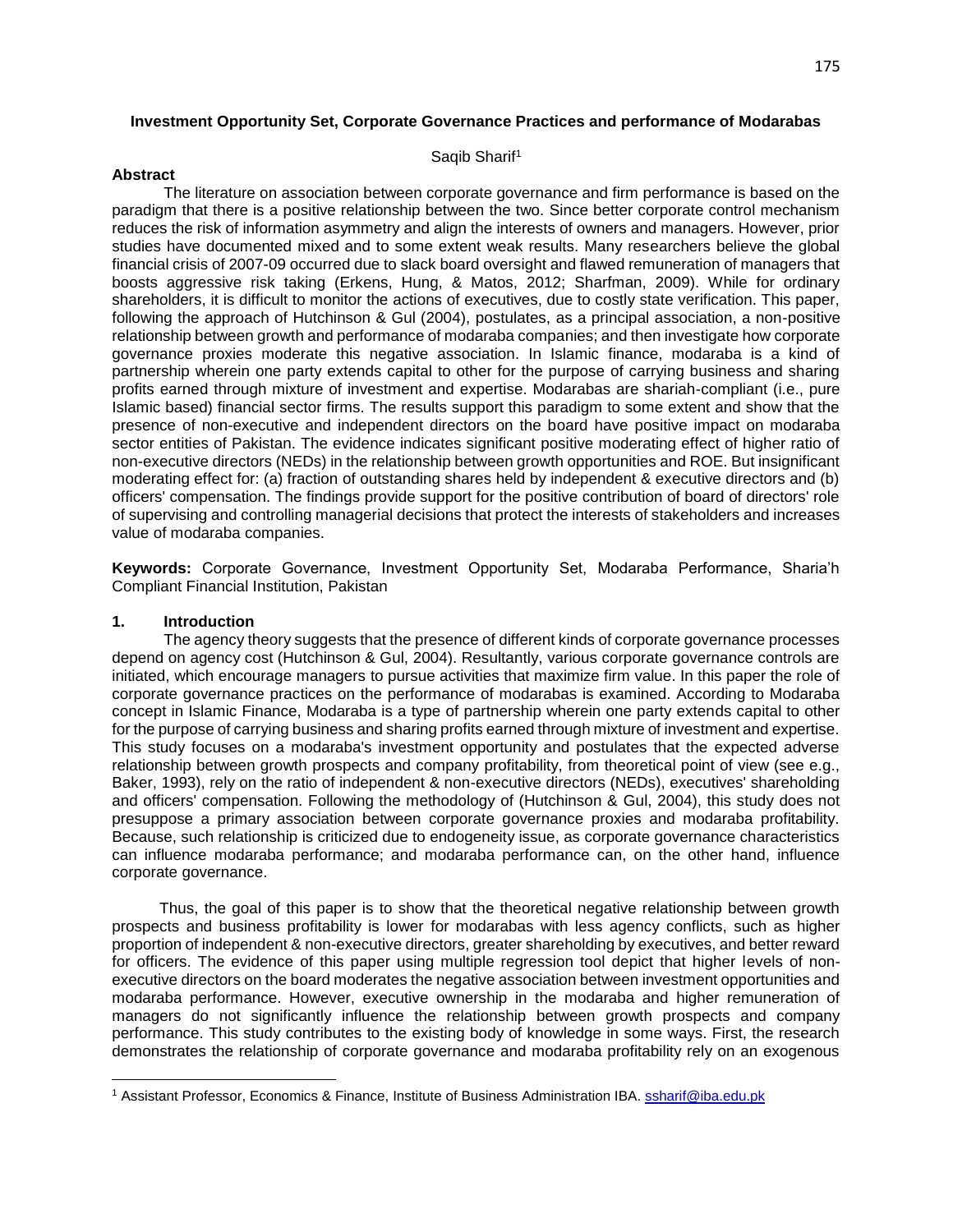factor, i.e., investment prospects, for modaraba sector companies of Pakistan. Such an approach has not been applied previously in case of Pakistan. Second, the deduction of this paper's results suggests that businesses with growth prospects should adopt better internal control systems to increase firm value. Moreover, the corporate governance factors examined in this paper may not be appropriate for all firms, as only one out of three corporate governance mechanisms have significant impact on modaraba companies, but rather, should be utilized selectively linking with industry characteristics. Third, this paper establishes a link between board monitoring and Shariah-compliant modaraba performance by considering growth opportunity. The evidence is consistent with Ben Barka & Legendre (2016) findings that board independence enhances equity and economic performance of the firm.

 The remainder of the study is structured as follows. Section 2 characterizes background, literature review and formulation of hypotheses. Data and methodology are briefly discussed in Section 3. Estimation results are discussed in Section 4 and 5, whereas Section 6 concludes this paper.

# **2. Background, Literature Review and Hypotheses Development**

 The Pakistan Stock Exchange Limited (PSX) (2015) listing rule 5.19.23 mandates that "the statement of compliance with the best practices of corporate governance is reviewed and certified by statutory auditors" in the annual accounts. Key issues stipulated for disclosure include composition of the board, independence of non-executive directors, functions of board of directors and directors' remuneration. This primary provision stipulates that, given certain features of the business and their structure, firms should adopt some corporate control mechanisms to reduce agency conflicts.

 Corporate governance practices are linked with asymmetric information environment according to agency theory. Nevertheless, different firms experience different degrees of information asymmetry. Hence, it is less likely that corporate control practices translate into better performance for all businesses. Resultantly, sound corporate practices are more crucial for entities with higher asymmetric information risk (Hutchinson & Gul, 2004). Myers (1977) has bifurcated firm value into two parts: the assets-in-place that are determined irrespective of firm's future investment prospects, and the growth options, which are determined based on the company's future arbitrary investment decisions. The noticeability of officers' actions decreases, as investment prospects increase (Smith & Watts, 1992). Because worth of growth opportunities relies on further arbitrary expenditures by officers, whereas assets-in-place do not need such investment (Gaver & Gaver, 1993). Hence, growth firms acquire certain control mechanisms to keep officers motivated and provide adequate compensation (Hutchinson & Gul, 2004).

 Extant literature documented a negative link of businesses' investment opportunities and productivity (Baber, Janakiraman, & Kang, 1996; Gul, 1999; Hutchinson & Gul, 2004). Because growth prospects are linked to senior management's arbitrary financial decisions, hence a higher chance for opportunistic behavior. This is likely result in under-utilization of the business. The objective of this paper is to distinguish the corporate control activities which lessen growth modarabas' poor working.

# **2.1 The Investment Opportunity Set and Supervision by Board**

 Academics examined the efficacy of a board as a monitoring tool as they bring forward the share owners' objectives and concerns to officers. They postulate that board independence ensures adequate monitoring and control managerial opportunism (e.g., Munter & Kren, 1995). With higher ratio of independent & executive-directors, executives have higher option towards investment opportunities. As a result, shareholders and bondholders require greater percentage of independent & non-executive directors to observe the actions of management (Hutchinson & Gul, 2004). The aforesaid discussion extends the following hypothesis:

*H1: The negative relationship between modarabas' growth prospects and effectiveness are diluted through a greater presence of independent & non-executive directors.* 

# **2.2 Investment opportunities and executive certificate ownership**

 Ownership in the company by executives align the interests of managers with shareholders, as officers are reluctant to undertake actions that may harm the interests of shareholders (e.g., Hutchinson & Gul, 2004). However, the previous research has suggested mixed results (e.g., Hermalin & Weisbach,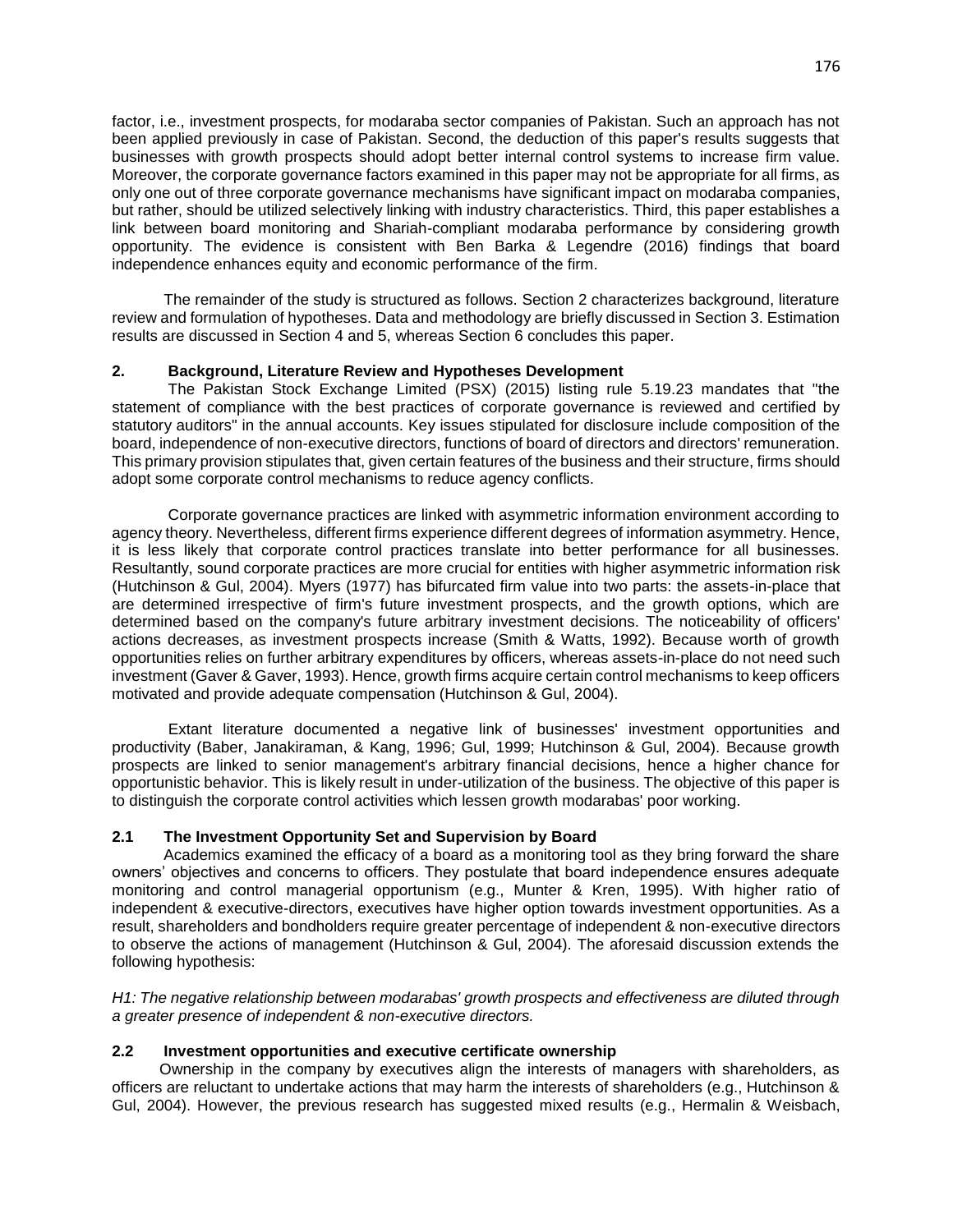1991). One view is that, increased share ownership shifts additional risk to managers, and this excess risk may bring about risk avoiding mentality on the part of executives, which is not synchronized with the interests of stockholders (Hutchinson & Gul, 2004). Another view is that executives with large stock ownership are less likely to exercise their discretion on financial and operational matters that could jeopardize firm value. The aforesaid arguments suggest that growth entities with higher fraction of executive share ownership are more likely surpass entities with high growth prospects and low officer share ownership. Hence the following hypothesis is developed:

*H2: The negative relationship between modarabas' investment prospects and productivity is diluted with greater holdings of modaraba certificates by executives.* 

# **2.3 Investment Opportunities and Officer Remuneration**

and the second

 Previous literature suggests that executives' interests are not aligned towards business development with less than expected compensation (e.g., Jensen & Murphy, 1990). Generous reward system in growth businesses are likely to reduce conflict between executive and shareholder and ultimately enhances firm's output. However, some studies could not find consistent association between officers' compensation and firm productivity (e.g., Crawford, Ezzell, & Miles, 1995). Managers with higher compensation may spend more time on their own lavish lifestyle and wealth accumulation rather than focusing on market capitalization of business. In this study, the focus is on the strand of literature that suggest better firm performance that reward their executives for bearing uncertainties related with investment opportunities. Hence the third hypothesis follows:

*H3: The negative relationship of modarabas' growth prospects and profitability is diluted through better officers' compensation.* 

# **3. Data and Methodology**

 Data is collected for 23 Modarabas listed on the Pakistan capital market for 2013, 2014, and 2015. Data on the composition of BODs, shares ownership, managers' compensation and the IOS is obtained from the Modaraba annual financial reports. Definition of variables are presented in Table 1. OLS regression analysis is conducted to test the three hypotheses.

| Variable        | Definition                                                                                                                                                    |
|-----------------|---------------------------------------------------------------------------------------------------------------------------------------------------------------|
| MBVA            | (total assets - certificate holders' equity) + certificates outstanding * certificate closing<br>price]/total assets                                          |
| <b>MBVE</b>     | (certificates outstanding * certificate closing price)/certificate holders' equity                                                                            |
| IAMVA           | Property, plant $\&$ equipment / (market value of the modaraba + non-current liabilities)                                                                     |
| IOS             | Factor score of MBVA, MBVE, IAMVA for the investment opportunity set                                                                                          |
| ROE 2015        | Return on equity for 2015 (net profit after tax divided by certificate holders equity)                                                                        |
| <b>ROE 2014</b> | Return on equity for 2014 (net profit after tax divided by certificate holders equity)                                                                        |
| <b>NEDs</b>     | Ratio of non-executive to executive directors on the board (non-executive directors<br>divided by total number of both executive and non-executive directors) |
| <b>CERT</b>     | Fraction of total issued certificates owned by executive directors (total of executive<br>directors' certificate ownership / total issued certificates)       |
| OR              | Officers' remuneration is total remuneration by officers divided by the number of officers                                                                    |
| <b>ASSETS</b>   | Total assets in Rs000's                                                                                                                                       |
| <b>LEVERAGE</b> | Current and non-current liabilities divided by total equity                                                                                                   |
| <b>ROE 2014</b> | Lag Return on equity for 2015 (net profit after tax divided by certificate holders equity)                                                                    |
| <b>ROE 2013</b> | Lag Return on equity for 2014 (net profit after tax divided by certificate holders equity)                                                                    |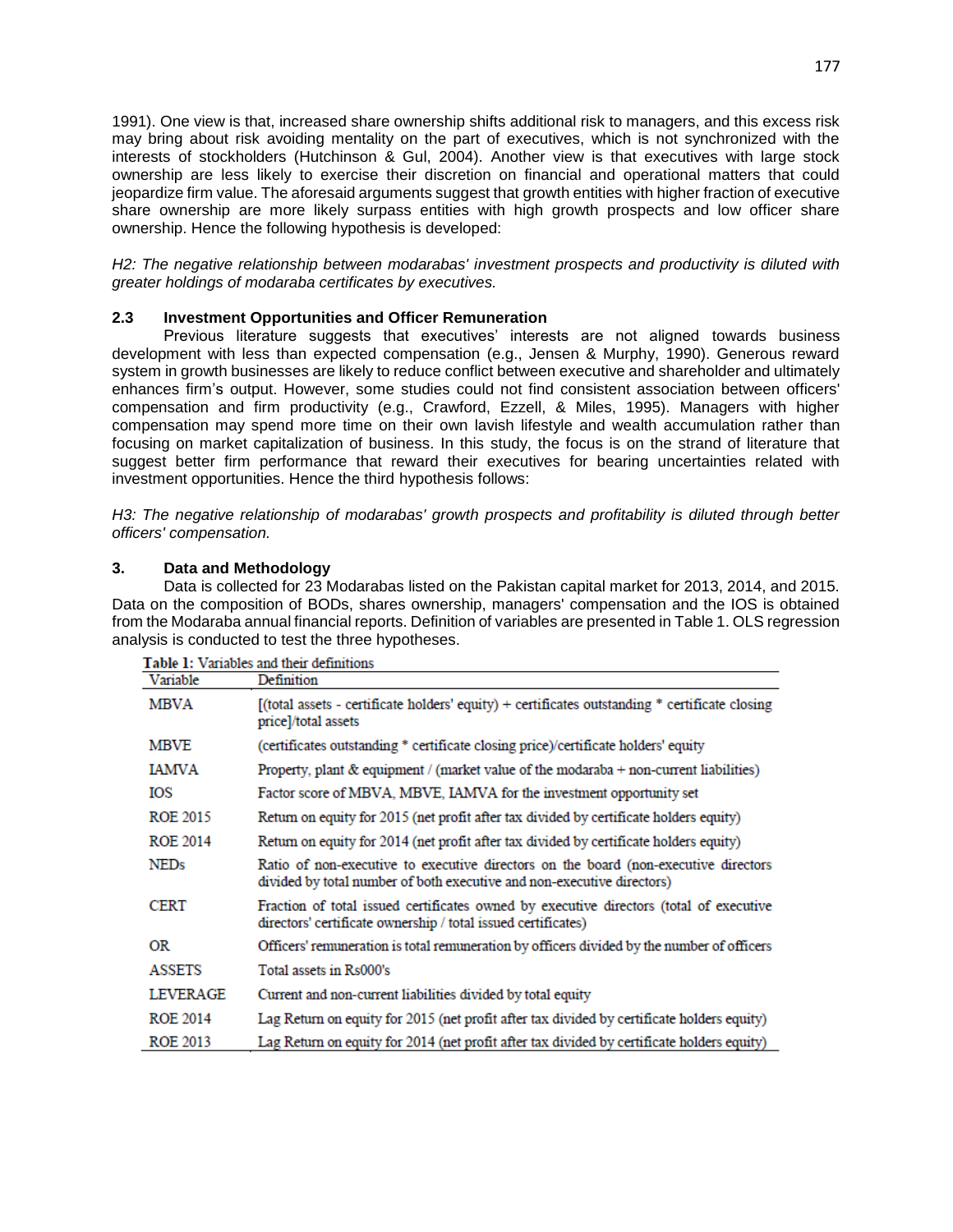Table 2 presents the results of the common factor analysis for 20 modarabas. Missing data for individual growth variables excludes few firms from further analysis. The initial communalities of each IOS factors are depicted in Panel A. In Panel B, the eigenvalues of the attenuated correlation matrix of the 3 individual values of the IOS are reported. Panel C shows the correlations between the common measure and the three individual variables of the IOS. The common measure is positively and significantly related with MBVA and MBVE and negatively correlated with IAMVA, which confirms that the common factor acquires the underlying construct of the three measures. Panel D of Table 2 depicts the summary statistics for the common measure of the sample.

|                                                                    | <b>MBVA</b> | <b>MBVE</b> | <b>IAMVA</b> |
|--------------------------------------------------------------------|-------------|-------------|--------------|
| Panel A: Estimated communality of the three IOS measures           | 0.892       | 0 9 1 9     | 0.194        |
| Panel B: Eigenvalues                                               | 2.005       | 0.895       | 0.101        |
| Panel C: Correlations between common factor and three IOS measures | $0.944**$   | $0.959**$   | $-0.441**$   |
| Panel D: Descriptive Statistics of the common factor - IOS         |             |             |              |
| Mean                                                               | 0.001       |             |              |
| Minimum                                                            | $-1.642$    |             |              |
| Maximum                                                            | 3.137       |             |              |

Table 2: Common factor analysis of the three measures of IOS  $(N = 40)$ 

MBVA is [(total assets - total common equity) + certificates outstanding \* certificate closing price] / total assets; MBVE is (certificates outstanding \* certificate closing price) / total common equity; IAMVA is gross property, plant & equipment / (market value of the modaraba + non-current liabilities) \*\* Correlation is significant at the 0.05 level (two-tailed).

# **4. Results**

 Three Modaraba firms have missing values for some of the characteristics, thus the final sample size is 20 firms.

### **4.1. Summary Statistics**

 Table 3 reports the summary statistics of variables for the Modaraba size, performance, leverage, board structure, executive directors' shareholding and managers' remuneration. The percentage of NEDs on the board is 77.2%, on average. Executive directors of modaraba sector firms own a very small percentage of the total outstanding shares, i.e., 0.018 of the modaraba's total issued certificates. The average executive compensation is Pakistani Rupees 1.45 million. The average size (total assets) of modaraba is Rupees 1.39 billion, ROE for 2015 is 3.0%, and leverage is 138.80%.2. The higher percentage of leverage is observed because author has taken all current and non-current liabilities to calculate the variable.

Table 3: Summary Statistics  $(N = 40)$ 

|                             | IOS |             | ROE NEDs          | <b>CERTs</b> | OR              | LEVERAGE LNASSET LAG-ROE |                 |          |
|-----------------------------|-----|-------------|-------------------|--------------|-----------------|--------------------------|-----------------|----------|
| Mean                        |     |             | 0.001 0.030 0.772 |              | 0.018 1.447.134 |                          | 1.388 1.388.915 | $-0.016$ |
| S.D.                        |     | 1.000 0.259 | 0.089             | 0.039        | 651.918         | 2.586                    | 1.867.002       | 0.588    |
| Minimum -1.642 -0.863 0.500 |     |             |                   | 0.000        | 223 552         | 0.020                    | 66.693          | $-3.592$ |
| Maximum 3.137 0.080 0.875   |     |             |                   |              | 0.171 2.751.996 | 13.282                   | 6.393.291       | 0.801    |

IOS is a factor score for the investment opportunity set; ROE is return on equity (net profit divided by total equity); NEDs is the ratio of independent & non-executive to total directors on the board; CERTs is the fraction of total shares owned by executive directors; OR is officers' remuneration, total remuneration of managers divided by the number of managers; LEVERAGE is total liabilities divided by total equity; LNASSET is the natural logarithm of total assets in Rs.000's; and LAG-ROE is return on equity with one-year lag.

## **4.2. Correlations**

 The Pearson's correlation of the computed indicators for the 20 modaraba companies are exhibited in Table 4. The IOS is positively associated to Tobin's Q. The correlations suggest that sampled growth modarabas have higher valuation. Further, IOS is insignificantly correlated with ROE, which suggest that growth firms are not necessarily profitable. This is somewhat inconsistent with the previous broad literature and does not provide initial support for the stated hypotheses of negative association.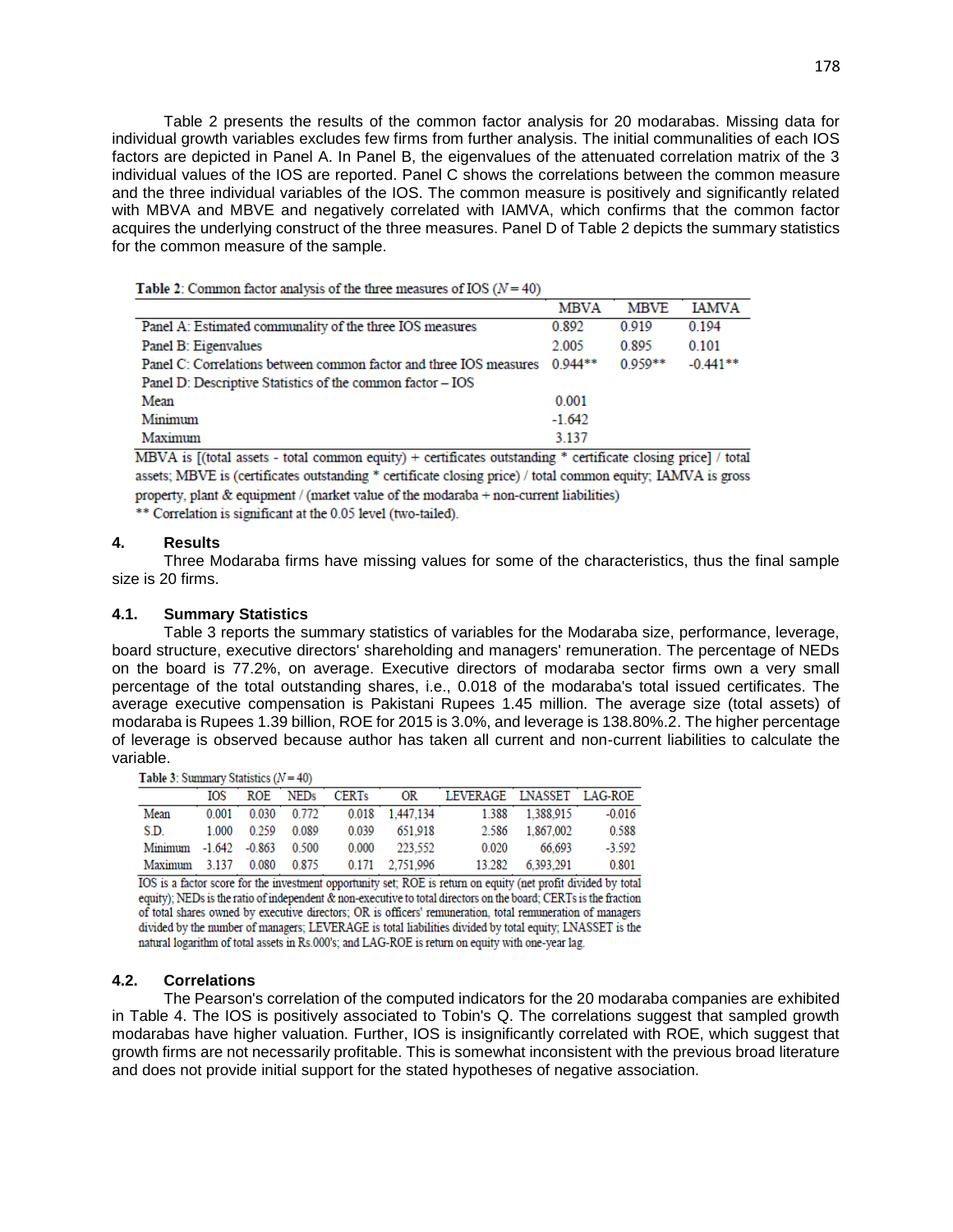179

Table 4: Pearson's Correlations  $(N = 40)$ 

| THEN'S T. T. CHRONICS CONTRACTORS IT |            |            |             |             |              |          |             |              |             |
|--------------------------------------|------------|------------|-------------|-------------|--------------|----------|-------------|--------------|-------------|
|                                      | IOS        | ROE        | Tobin's $O$ | <b>NEDs</b> | <b>CERTs</b> | OR       | LEV         | <b>ASSET</b> | L-ROE       |
| IOS                                  | 1.000      | 0.276      | $0.570***$  | $-0.004$    | 0.232        | 0.022    | 0.106       | 0.188        | $-0.113$    |
| <b>ROE</b>                           | 0.276      | 1.000      | $0.404***$  | 0.002       | 0.122        | $-0.177$ | 0.269       | 0.253        | $-0.327$    |
| Tobin's O                            | $0.570***$ | $0.404***$ | 1.000       | $-0.041$    | 0.345        | 0.093    | 0.479***    | $0.651***$   | $-0.054$    |
| <b>NEDs</b>                          | $-0.004$   | 0.002      | $-0.041$    | 1.000       | $-0.480***$  | 0.344    | 0.202       | 0.219        | $-0.092$    |
| <b>CERTs</b>                         | 0.232      | 0.122      | 0.345       | $-0.480***$ | 1.000        | 0.033    | $-0.101$    | $-0.202$     | 0.113       |
| OR                                   | 0.022      | $-0.177$   | 0.093       | 0.344       | 0.033        | 1.000    | 0.023       | 0.326        | 0.134       |
| <b>LEVRAGE</b>                       | 0.106      | 0.269      | 0.479***    | 0.202       | $-0.101$     | 0.023    | 1.000       | 0.363        | $-0.652***$ |
| <b>LNASSET</b>                       | 0.188      | 0.253      | $0.651***$  | 0.219       | $-0.202$     | 0.326    | 0.363       | 1.000        | 0.014       |
| <b>LAG-ROE</b>                       | $-0.113$   | $-0.327$   | $-0.054$    | $-0.092$    | 0.113        | 0.134    | $-0.652***$ | 0.014        | 1.000       |

IOS is a factor score for the investment opportunity set; ROE is return on equity (net profit by total equity); NEDs is the ratio of independent & non-executive to total directors on the board; CERTs is the fraction of total shares owned by executive directors; OR is officers' remuneration, total remuneration of managers divided by the number of managers; LEVERAGE is total liabilities divided by total equity; LNASSET is the natural logarithm of total assets in Rs.000's; and LAG-ROE is return on equity with one-year lag.

\*\*\* Correlation is significant at the 0.01 level (two-tailed).

#### **5. Regression**

 OLS regression analysis is used to test the propositions. The analysis tests to what extent corporate controls mitigates the relationship between modaraba profitability and the IOS. Multi-collinearity diagnostic tests were also performed for each regression. Further, IOS as the explanatory variable is positively skewed and leptokurtic, hence following Hutchinson & Gul (2004), the IOS is being transformed by taking the square of the IOS and then including this transformed proxy in the correlation and OLS analysis. The alteration resulted in a normal distribution to a greater extent.

 The results in Table 5 assess the indicated hypotheses. The evidence of assessing the hypothesis-1 show a positively significant interaction (*β* = 0.374; *p-value* = 0.050) for the IOS and NEDs on the modaraba performance. The evidence shows that the negative relationship of modaraba growth prospects and profitability is lower for modarabas with greater ratio of independent & non-executive directors' presence on the board. In other words, modarabas with strong potential of growth and a greater proportion of NEDs exercise the growth alternatives with success. The evidence is consistent with the study of Hutchinson & Gul (2004) and Kallamu (2016). Further, the result does not support the second hypothesis, that is, the evidence suggests that the negative association between modaraba's development prospects and efficiency remains same for modarabas with a larger fraction of executive ownership (*β* = -0.094; *pvalue* = 0.927). However, the result is consistent with the study of Beatty & Zajac (1994), who find inconsistent results between officer stock ownership and firm productivity. Similarly, the evidence contradicts the third hypothesis, that is, the negative relationship between modaraba's growth prospects and performance is unaffected by higher remuneration of officers working in the modaraba sector (*β* = - 0.001, *p-value* = 0.365). However, this result is consistent with the study of Crawford et al. (1995).

 In analyzing the results of this paper, few limitations should be considered. First, this study sample is restricted to the 20 Shariah-compliant modaraba sector firms, and thus these results may not be generalizable to other financial sector companies. Second, there is no consistent variable of growth possibilities and here we utilized three proxies to compute IOS following (Hutchinson & Gul, 2004), whereas some studies have applied more than 3 proxies. Third, there are other reward and supervision mechanisms available to businesses, such as CEO compensation, Audit Committee structure, Shariah supervision boards etc.; and this study only considered three of them.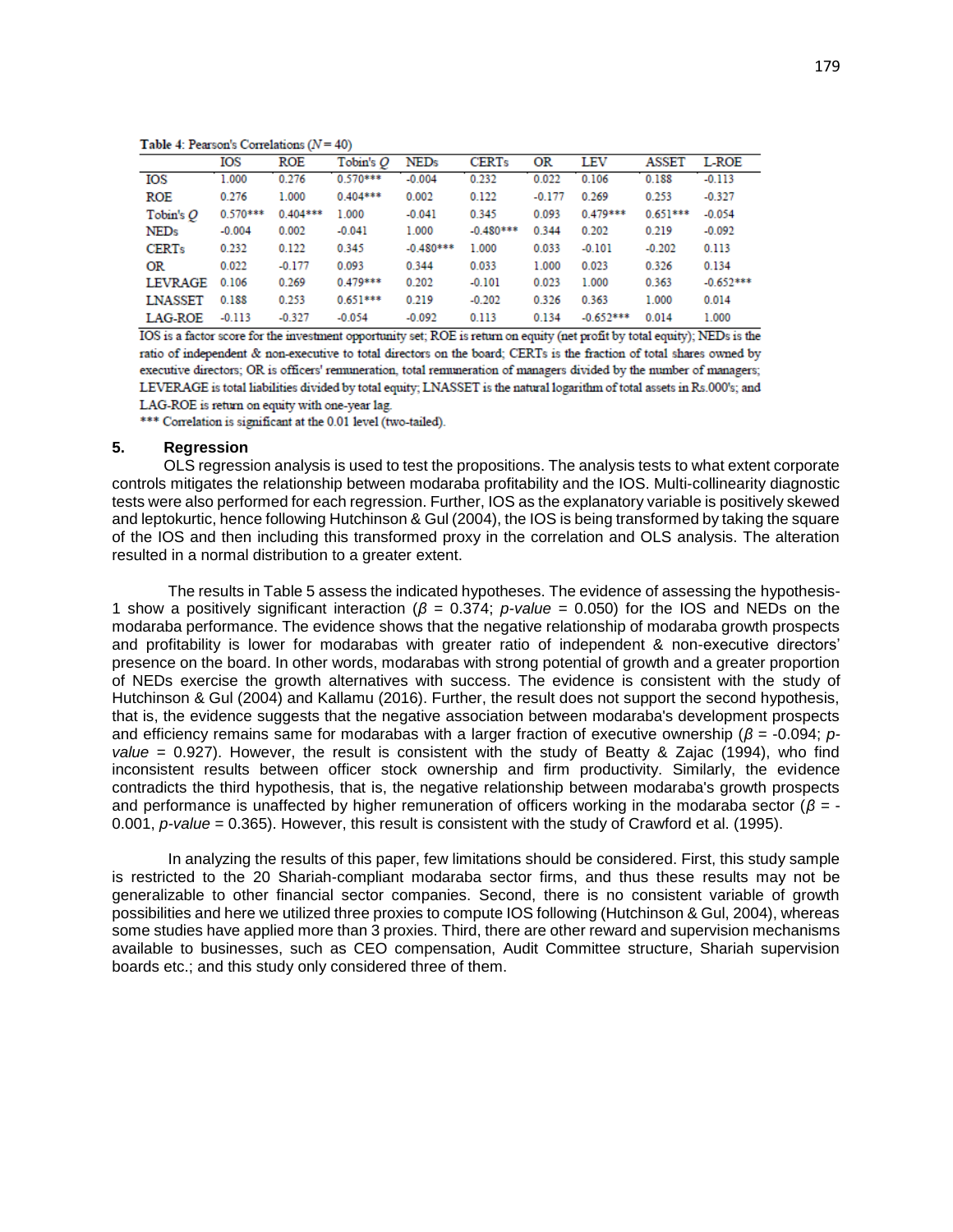| Regression results of corporate governance proxies and IOS factor scores: dependent variable is ROE |  |  |  |  |  |  |  |
|-----------------------------------------------------------------------------------------------------|--|--|--|--|--|--|--|
|                                                                                                     |  |  |  |  |  |  |  |

|                 | Expected sign | Coefficients $\beta$ |         | Significance |  |
|-----------------|---------------|----------------------|---------|--------------|--|
| (Constant)      |               | $-0.824$             | $-0.89$ | 0.381        |  |
| <b>LEVERAGE</b> | ?             | $-0.038$             | $-1.49$ | 0.149        |  |
| <b>LNASSET</b>  | ÷             | 0.042                | 0.77    | 0.449        |  |
| <b>LAG-ROE</b>  | ÷             | $-0.175$             | $-1.83$ | 0.079        |  |
| <b>NEDs</b>     | ?             | 0.706                | 1.06    | 0.297        |  |
| <b>CERTs</b>    | ÷             | 0.855                | 0.44    | 0.663        |  |
| <b>OR</b>       | ?             | $-0.001$             | $-1.63$ | 0.115        |  |
| IOS             | -             | $-0.016$             | $-0.42$ | 0.678        |  |
| IOS*NEDs        | ÷             | 0.374                | 2.01    | 0.050        |  |
| IOS*CERTs       | ÷             | $-0.094$             | $-0.09$ | 0.927        |  |
| $IOS*OR$        | $\ddot{}$     | $-0.001$             | $-0.92$ | 0.365        |  |
| $\mathbb{R}^2$  |               | 0.454                |         |              |  |
| Adjusted $R^2$  |               | 0.251                |         |              |  |
| F               |               | 2.240                |         | 0.047        |  |
| $N = 38$        |               |                      |         |              |  |

ROE is return on equity (net profit divided by total equity); LEVERAGE is total liabilities divided by total equity; LNASSET is the natural logarithm of total assets in Rs.000's; and LAG-ROE is return on equity with one-year lag; NEDs is the proportion of independent & non-executive to total directors; CERTs is the percentage of total shares owned by executive directors; OR is officers' compensation, i.e., total compensation of managers divided by the number of managers; IOS is a factor score for the investment opportunity set; IOS\*NEDs, IOS\*CERTs, and IOS\*OR is the interaction between the IOS and NEDs, IOS and CERTs, and the IOS and OR respectively.

#### **6. Conclusion**

 The paper evaluates how corporate governance proxies impact the connections between modarabas' environmental variables and profitability. The exogenous factor that this study choose as an environmental variable is the modaraba's growth prospect because theoretical framework suggests that IOS is negatively related with business performance. The paper expounds the hypothesis on this fundamental negative relationship and anticipate that the non-positive linkage is mitigated for modarabas with (1) a higher presence of independent & non-executive directors in the board, (2) bigger executive certificate-holdings, and (3) greater executive compensation. The results of 20 modaraba sector firms for the year 2014 and 2015 only support the first hypothesis. That is, the structure of board has positive influence on the performance of modaraba sector firms, consistent with the study of Ben Barka & Legendre (2016).

 The evidence has implications for practitioners and policy makers by indicating that the profitability of growth companies is related to the structure of the board. The results of this paper also depict the significance of corporate governance mechanism for companies with greater growth opportunities.

# **References**

- Baber, W. R., Janakiraman, S. N., & Kang, S.-H. (1996). Investment opportunities and the structure of executive compensation. *Journal of Accounting and Economics*, *21*(3), 297–318.
- Baker, G. P. (1993). Growth, corporate policies, and the investment opportunity set. *Journal of Accounting and Economics*, *16*(1-3), 161–165.
- Beatty, R. P., & Zajac, E. J. (1994). Managerial incentives, monitoring, and risk bearing: A study of executive compensation, ownership, and board structure in initial public offerings. *Administrative Science Journal*, *39*, 313–335.
- Ben Barka, H., & Legendre, F. (2016). Effect of the board of directors and the audit committee on firm performance: a panel data analysis. *Journal of Management & Governance, Forthcoming*, 1–19.
- Crawford, A. J., Ezzell, J. R., & Miles, J. A. (1995). Bank CEO Pay-Performance Relations and the Effects of Deregulation. *The Journal of Business*, *68*(2), 231–256.
- Erkens, D. H., Hung, M., & Matos, P. (2012). Corporate governance in the 2007–2008 financial crisis: Evidence from financial institutions worldwide. *Journal of Corporate Finance*, *18*, 389–411.
- Gaver, J. J., & Gaver, K. M. (1993). Additional evidence on the association between the investment opportunity set and corporate financing, dividend, and compensation policies. *Journal of Accounting and Economics*, *16*(1-3), 125–160.
- Gul, F. A. (1999). Growth opportunities, capital structure and dividend policies in Japan. *Journal of Corporate Finance*, *5*(2), 141–168.